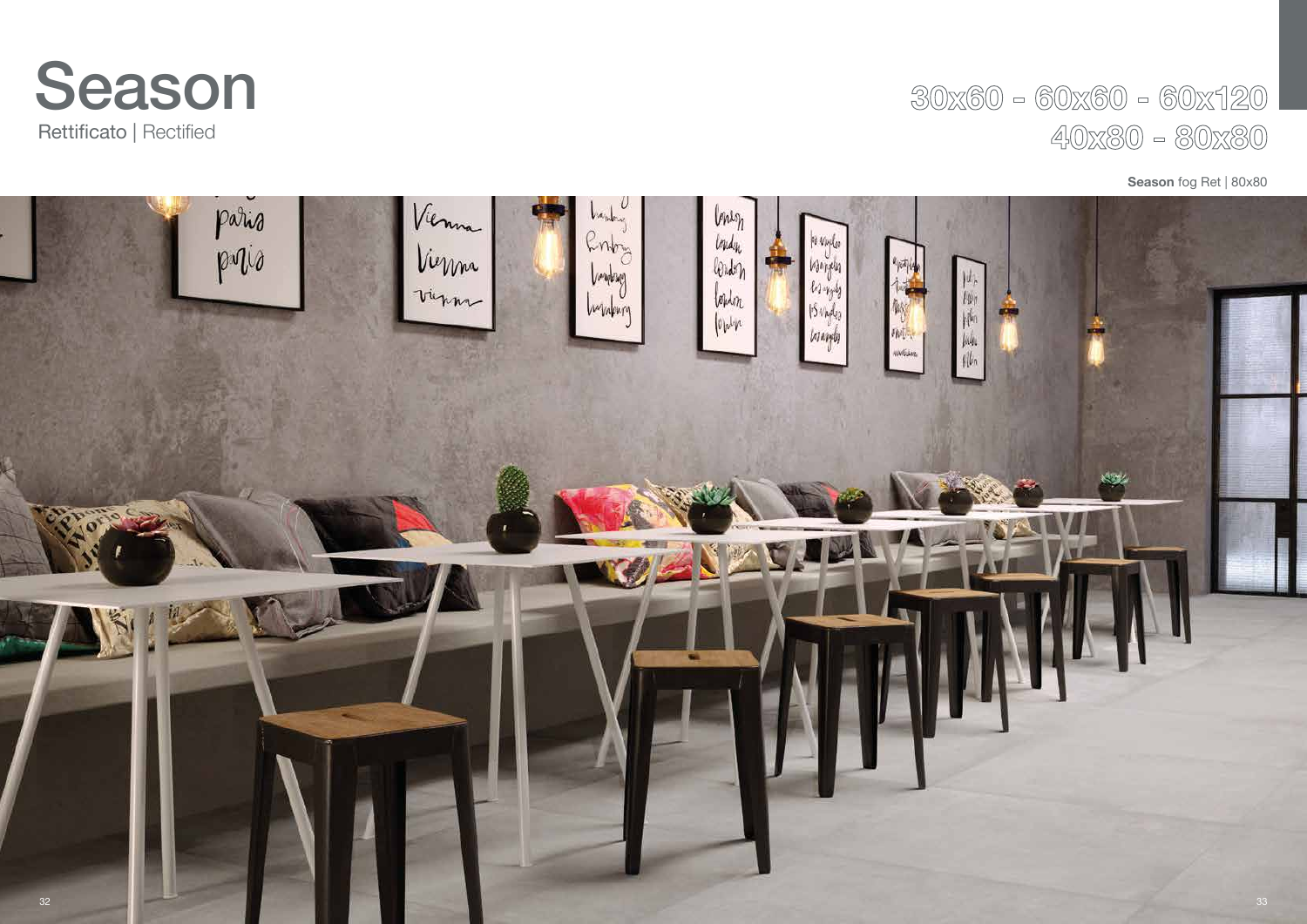



## Imballi | Packaging





#### Gres porcellanato smaltato.

Glazed porcelain gres.

Gres porcellanato smaltato. Glazed porcelain gres.





**Allen III.**<br>Made in Italy



TUTTI I PEZZI SPECIALI (DECORI, GRADINI, BATTISCOPA, ECC.) SONO VENDUTI SOLO A SCATOLE COMPLETE. DISPONIBILE SU RICHIESTA. All the trims, special pieces (decoration pieces, steps, skirting tiles, etc.) are sold at full boxes. Only on demand.



| Formato | Spessore     | Pz / collo | mg / collo | $Sc$ / $plt$ | $mq$ / plt | Kg / mq (netto)  | $ $ Kg / collo (netto) $ $ | $Kg$ / plt |
|---------|--------------|------------|------------|--------------|------------|------------------|----------------------------|------------|
| Size cm | Thickness mm | Pcs / box  | sqmt / box | Bxs / plt    | Samt/plt   | Kgs / Sqmt (net) | Kg / box (net)             |            |
| 50x120  |              |            | .44        | 39           | 56,16      | 20,85            | 30,02                      |            |



## Pezzi speciali | Special trims

### battiscopa 7,5x120 | 3"x48"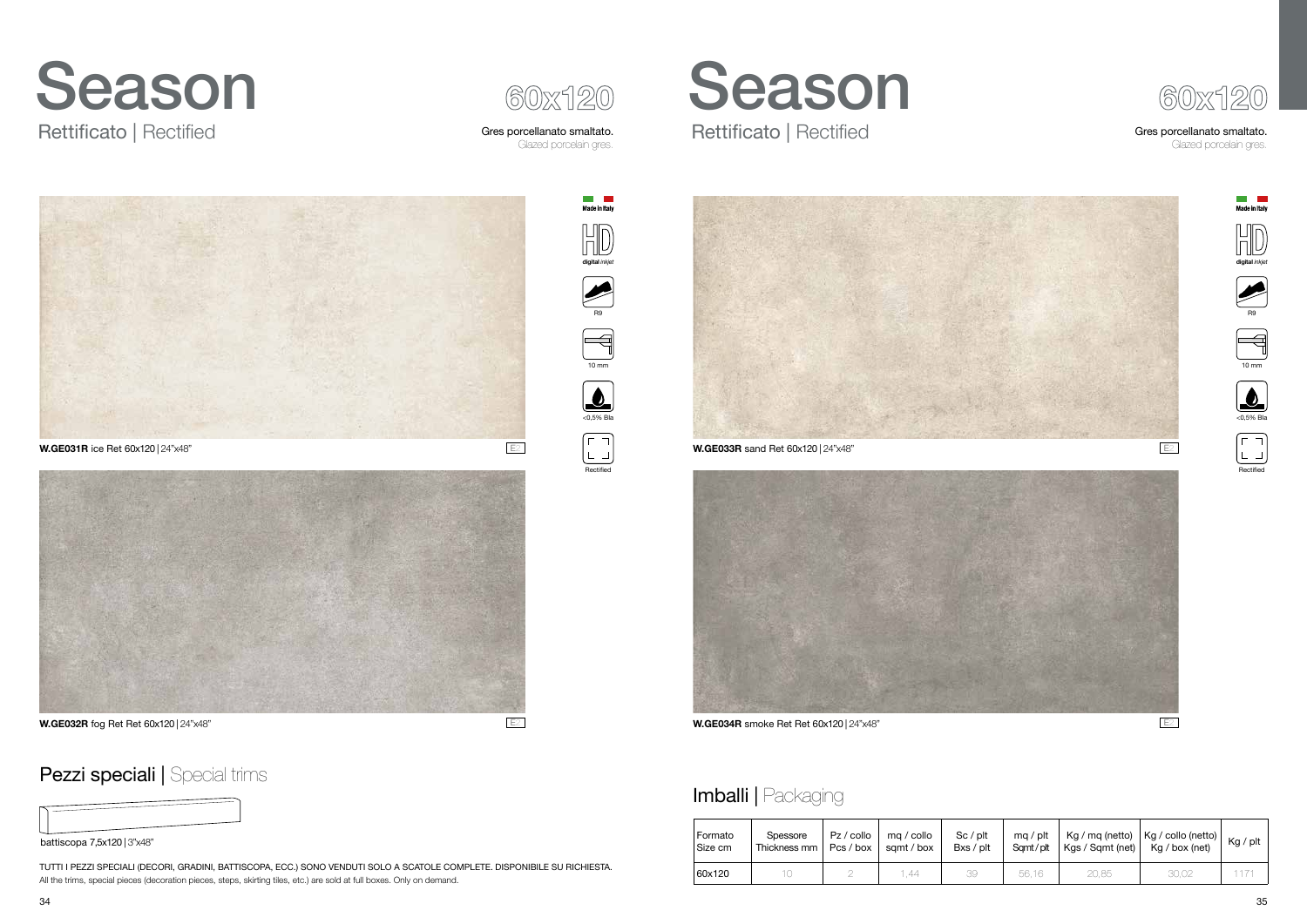











**W.GE016R** ice Ret 40x80 | 15"x30" E5 **W.GE017R** fog Ret 40x80 | 15"x30" E5 10 mm 10 mm







#### Gres porcellanato smaltato.

Glazed porcelain gres.















# Rettificato | Rectified **Rettificato** | Rectified **Rettificato** | Rectified

Gres porcellanato smaltato. Glazed porcelain gres.

# Season 40x80 - 80x80 Season

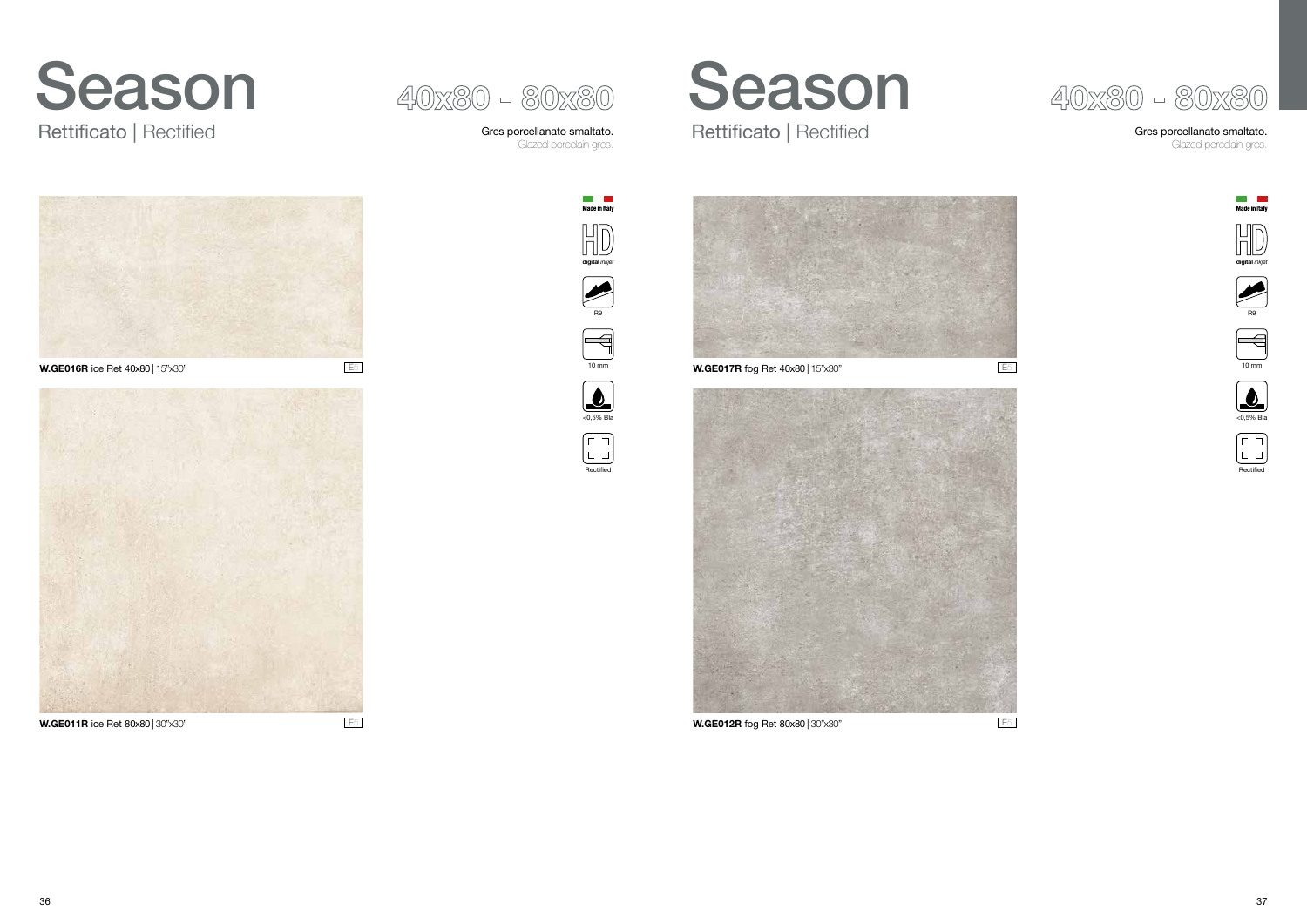

**W.GE013R** sand Ret 80x80 | 30"x30" **E5 E5 E5 W.GE014R** smoke Ret 80x80 | 30"x30"

## Imballi | Packaging

**W.GE018R** sand Ret 40x80 | 15"x30" E5 **W.GE019R** smoke Ret 40x80 | 15"x30" E5 10 mm 10 mm



#### Gres porcellanato smaltato.

Glazed porcelain gres.















# Rettificato | Rectified **Rettificato** | Rectified **Rettificato** | Rectified

Gres porcellanato smaltato. Glazed porcelain gres.

# Season Season





## Pezzi speciali | Special trims

TUTTI I PEZZI SPECIALI (DECORI, GRADINI, BATTISCOPA, ECC.) SONO VENDUTI SOLO A SCATOLE COMPLETE. DISPONIBILE SU RICHIESTA. All the trims, special pieces (decoration pieces, steps, skirting tiles, etc.) are sold at full boxes. Only on demand.



**The Common** 











battiscopa 7,5x80 | 3"x30"

| Formato<br>l Size cm | Spessore<br>Thickness mm | Pz / collo<br>Pcs / box | ma / collo<br>samt / box | $Sc$ / $plt$<br>Bxs / pt | $mq$ / plt<br>Samt/pt | $Kg/mq$ (netto)<br>Kgs / Sqmt (net) | $Kg /$ collo (netto)  <br>Kg / box (net) | $Kg$ / plt |
|----------------------|--------------------------|-------------------------|--------------------------|--------------------------|-----------------------|-------------------------------------|------------------------------------------|------------|
| 80x80                |                          |                         | 1.28                     | 35                       | 44.8C                 | 19.93                               | 25,51                                    | 940        |
| 140x80               |                          |                         | 0.96                     |                          | 25,92                 | 19.9C                               | 19,10                                    | 543        |

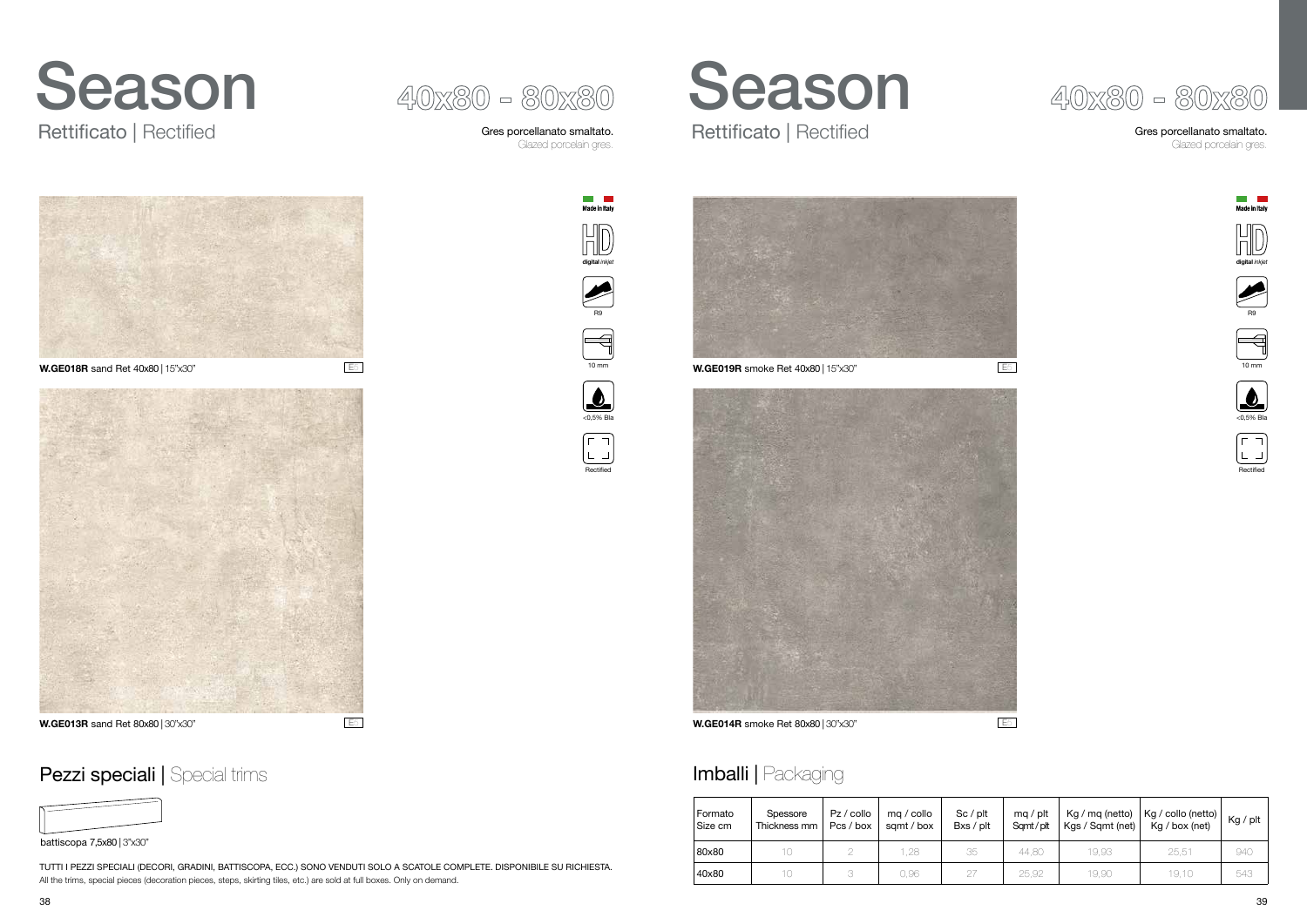

#### Gres porcellanato smaltato.

Glazed porcelain gres.

# Season 30x60 - 60x60 Season<br>Rettificato | Rectified Gres porcellanato smaltato. Rettificato | Rectified

Gres porcellanato smaltato. Glazed porcelain gres.

## Rettificato | Rectified







## Pezzi speciali | Special trims



#### battiscopa 7x60 | 2"x24"

TUTTI I PEZZI SPECIALI (DECORI, GRADINI, BATTISCOPA, ECC.) SONO VENDUTI SOLO A SCATOLE COMPLETE. DISPONIBILE SU RICHIESTA. All the trims, special pieces (decoration pieces, steps, skirting tiles, etc.) are sold at full boxes. Only on demand.

## Imballi | Packaging

| l Formato<br>l Size cm | Spessore<br>Thickness mm | Pz / collo<br>Pcs / box | ma / collo<br>samt / box | $Sc$ / $plt$<br>Bxs / plt | $mq$ / plt<br>Samt/plt | Kg / mq (netto)<br>Kgs / Sqmt (net) | Kg / collo (netto)  <br>Kg / box (net) | Kg / plt |
|------------------------|--------------------------|-------------------------|--------------------------|---------------------------|------------------------|-------------------------------------|----------------------------------------|----------|
| 30x60                  | 10                       |                         | 1.08                     | 48                        | 51.84                  | 19.54                               | 21.10                                  | 1067     |
| 60x60                  | 10                       |                         | 1.08                     | 40                        | 43.20                  | 19.75                               | 21.33                                  | 970      |

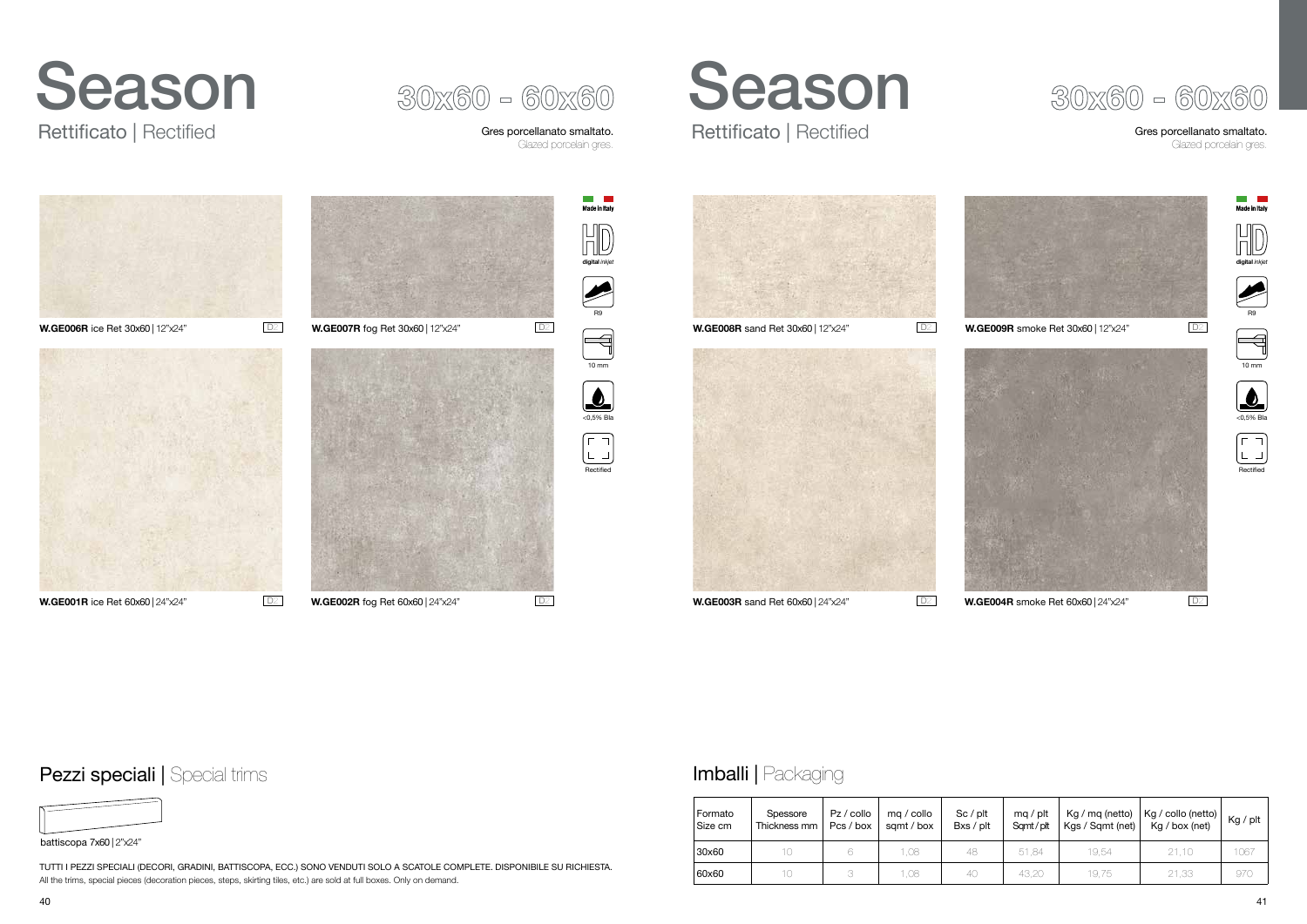### **Season** fog Ret | 60x60 - **Season** stripes fog | 25x60 **Season** cementina | 25x60





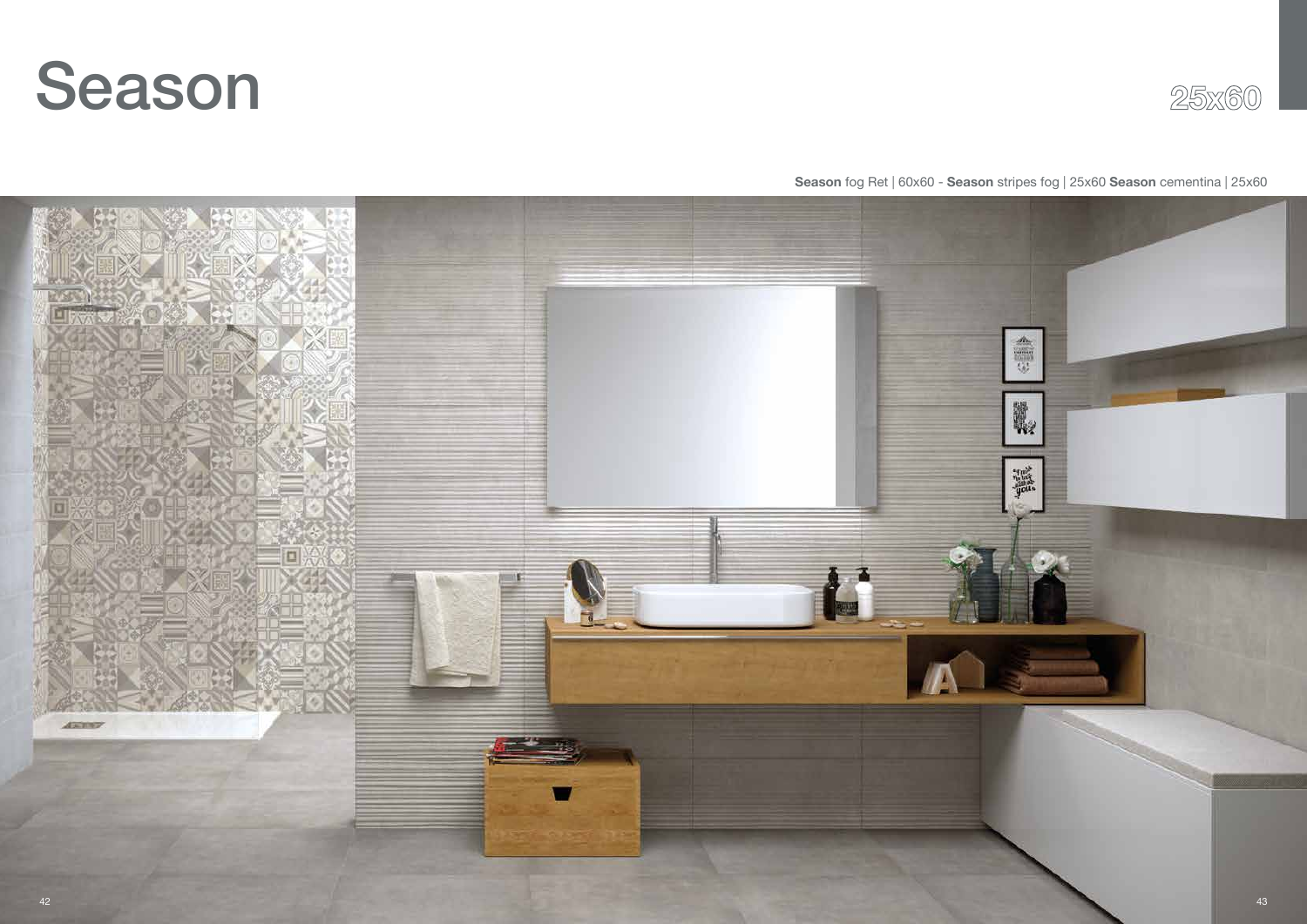### **Season** stripes fog | 25x60













8 mm

**digital** *inkjet*

Made in Ital



Rivestimento Wall tiles



| Formato<br>Size cm | Spessore<br>Thickness mm | Pz / collo<br>Pcs / box | ma / collo<br>samt / box | Sc / <i>plt</i><br>Bxs / plt | ma / plt<br>Samt/plt | $\vert$ Kgs / Sqmt (net) $\vert$ | $Kg$ / mq (netto) $ Kg$ / collo (netto) $ $<br>Kg / box (net) | Kg / plt |
|--------------------|--------------------------|-------------------------|--------------------------|------------------------------|----------------------|----------------------------------|---------------------------------------------------------------|----------|
| 25x60              |                          |                         | ,35                      | 48                           | 64.80                | 14.21                            | 19.18                                                         | 98C      |